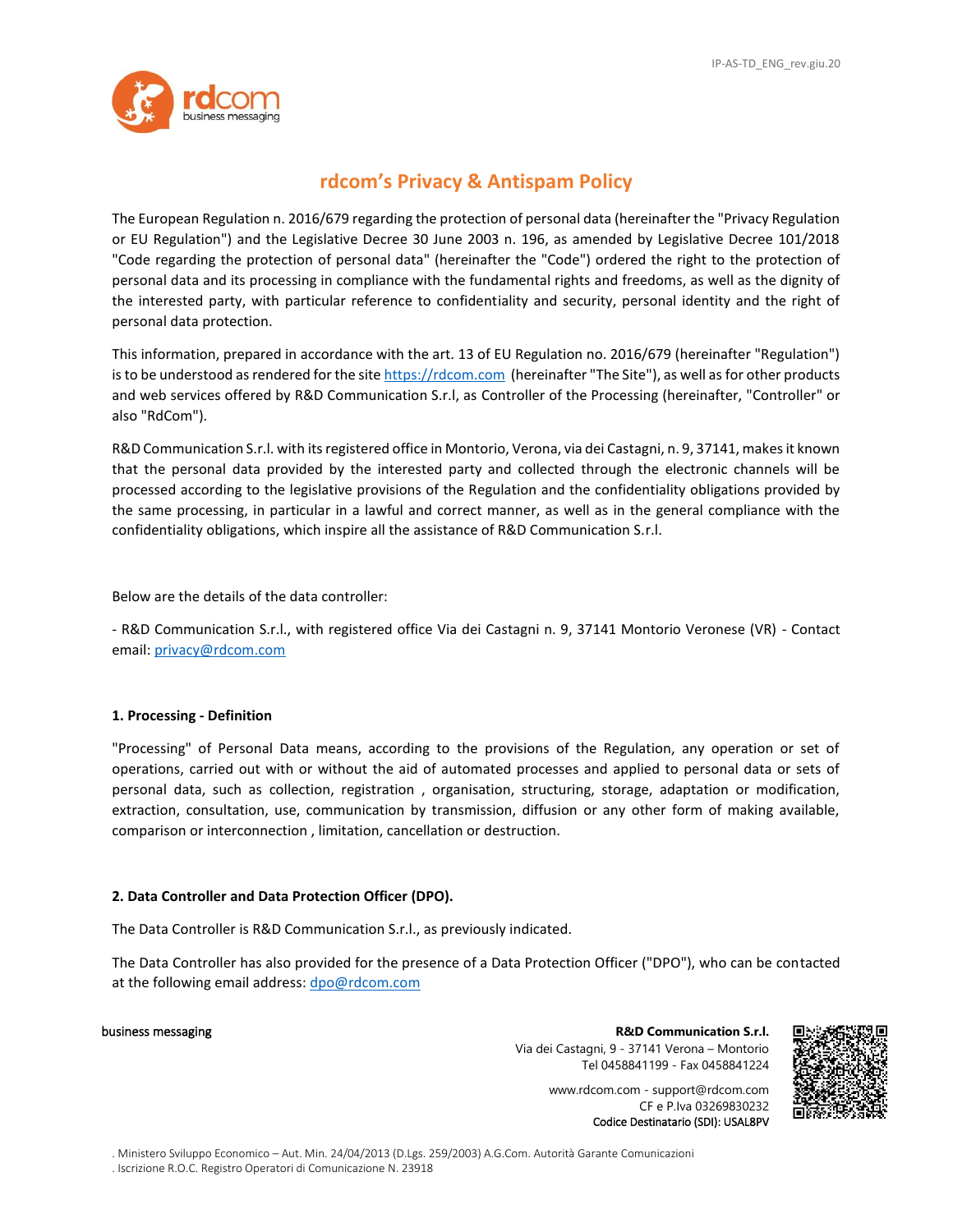

### **3. Personal Data processed.**

R&D Communication S.r.l. discloses that the personal data being processed are the following:

### - *Navigation data*.

During their normal operation, the IT systems and software procedures used to run this website acquire some personal data, whose transmission is implicit in the use of Internet communication protocols.

This information is not collected to be associated with identified interested parties, but which, because of its very nature, could allow users to be identified through the processing and association with data held by third parties. This category of data includes, for example, the IP addresses or domain names of the computers used by the users who connect to the site, the addresses in URI (Uniform Resource Identifier) notation of the requested resources, the time of the request, the method used in submitting the request to the server, the size of the file obtained in response, the numerical code indicating the status of the response given by the server (successful, error, etc.), and other parameters relating to the operating system and the IT environment user.

This data is used for the sole purpose of obtaining anonymous statistical information on the use of the site and to check its correct functioning and are deleted after processing.

The data could be used, if available at the time of the request of the competent authorities, also for ascertaining responsibility in case of hypothetical computer crimes against the site or third parties.

Browsing data is normally deleted after 60 days or stored in compliance with the applicable regulatory provisions in force.

### - *Data voluntarily provided by the user*.

The Site allows users to voluntarily provide personal information through, for example, registration via contact forms, requests for services, information or quotes, optional, explicit, and voluntary sending of e-mails to the addresses indicated on the Site, etc. This information is therefore also intended for the processing of personal data provided voluntarily through the site.

### - *Data of third parties voluntarily provided by the user*.

When using some services on the Site, the processing of Personal Data of third parties transmitted by the user to R&D Communication S.r.l may occur. With reference to these events, the user acts as an independent data controller, assuming all the obligations and legal responsibilities. In this regard, the user indemnifies R&D Communication S.r.l. with respect to any dispute, claim, request for compensation for damage from processing, etc. that it should occur from third parties whose Personal Data has been processed through the use of the Site's functions by the user and in violation of the applicable Personal Data protection rules.

In any case, if the user provides or otherwise processes Personal Data of third parties in the use of the Site, he guarantees from now - assuming every connected and consequent responsibility - that this particular processing hypothesis is based on a suitable legal basis, as established pursuant to art. 6 of the Regulation.

business messaging **R&D Communication S.r.l.** Via dei Castagni, 9 - 37141 Verona – Montorio Tel 0458841199 - Fax 0458841224

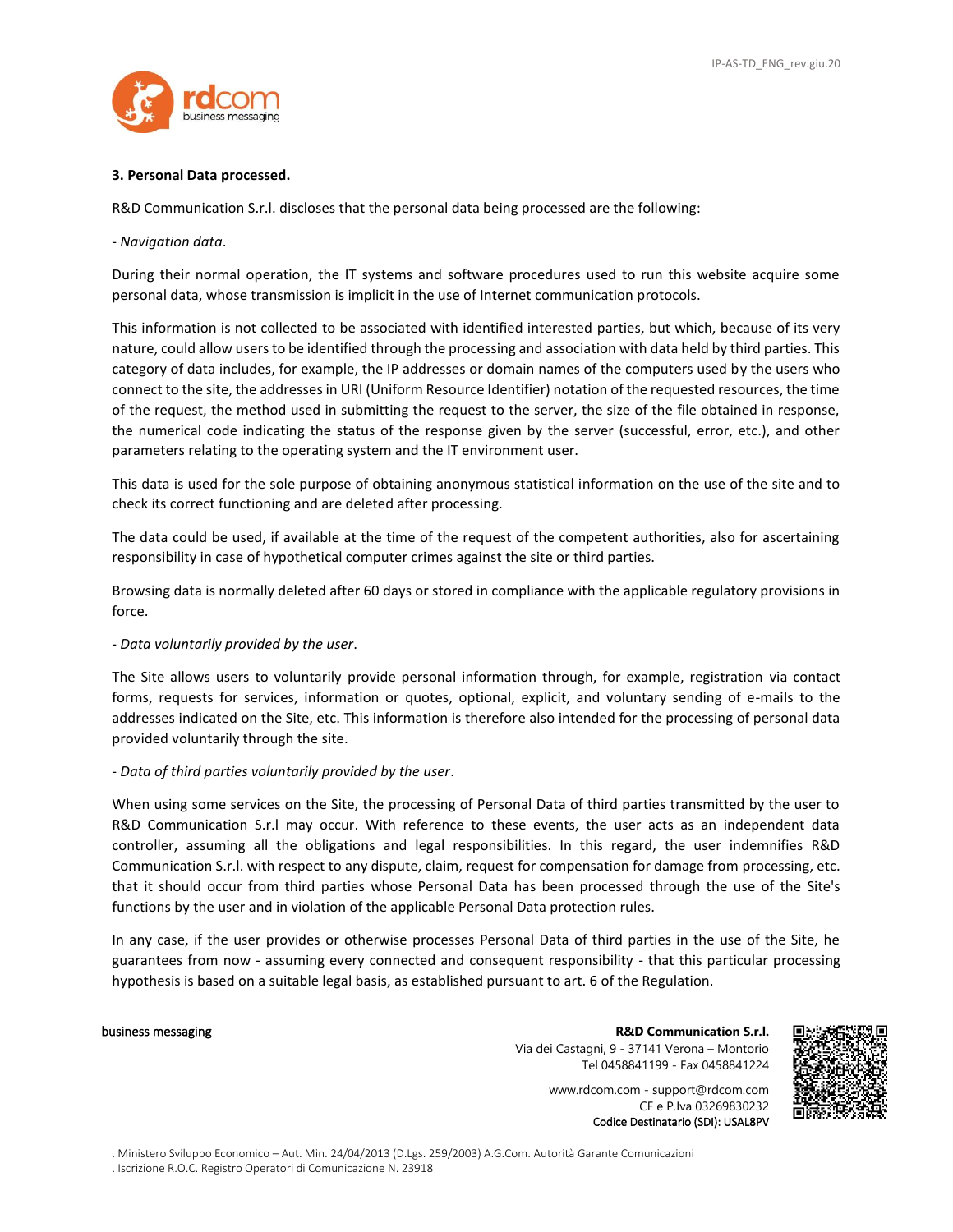

### -*Cookies*.

Following the EU Electronic Communications Directive and Provision 229 of 8 May 2014 issued by the Guarantor for the Protection of Personal Data, the use of cookies to collect user data is allowed only with consent.

The websites of R&D Communication S.r.l. (and other web products and services provided by R&D Communication S.r.l.) use cookies and similar technologies to ensure the correct functioning of the procedures and improve the experience of using online applications.

Cookies are small text extensions saved by the browser in use on the user's terminal which are intended to speed up the analysis of Internet traffic and facilitate users' access to the services offered by the site. Cookies may contain information relating to the user, collected and stored by the browser (Microsoft® Internet Explorer®, Mozilla® Firefox®, Google® Chrome ™, Apple® Safari®, etc.) used by the interested party during navigation, such as e.g. preferences, tastes, interests, etc. The use of any data collected with the cookies thus generated by the Controller has the aim of offering the customer the best possible experience on the site.

Third-party cookies may also be used, with the aim of tracking the functioning of their services or of personalising them, modulating them on the tastes and preferences of the user. The Controller will not be able to access these cookies, nor will he be able to control them. The user can at any time disable and/or block the cookies present on the browser, activating the functionality to remove and block cookies on the browser or device in use. Once deactivated and/or blocked the sending of cookies, however, it may happen that some services will not be usable or that access to certain areas of the site or web page may be limited.

R&D Communication S.r.l. provides information on the use of cookies on this Site and in other products and web services offered by R&D Communication S.r.l, accessible to the User through a dedicated link present on the Site itself or on the web page concerned from time to time ( https://rdcom.com/en/cookie-policy/ ).

# **4 Purposes and methods of data processing**

The Data Controller uses the personal data provided by the interested party for the following purposes:

(i) for the provision of the activity and/or services requested, and also to offer navigation on the Site.

(ii) for marketing purposes for sending advertising material, or commercial communications concerning the offer of own products and/or services, relating to any promotional sales, also via SMS and/or e- mail, by R&D Communication S.r.l, or for sending newsletters or market research; in line with the provisions of the Guarantor Authority for the protection of Personal Data in the Provision "Guidelines on promotional activities and fight against spam - 4 July 2013 [2542348]", where the user gives his consent to receive information relating to the promotional activities, including market research, of the Data Controller, it is specified that these activities can be carried out, as required by current legislation, by means of paper mail, telephone contacts via operator ("traditional methods"), e-mail, sending texting and use of social networks ("automated mode"). The user may also, at any time, revoke the consent previously issued for traditional or automated methods by

business messaging **R&D Communication S.r.l.**

Via dei Castagni, 9 - 37141 Verona – Montorio Tel 0458841199 - Fax 0458841224

www.rdcom.com - support@rdcom.com CF e P.Iva 03269830232 Codice Destinatario (SDI): USAL8PV

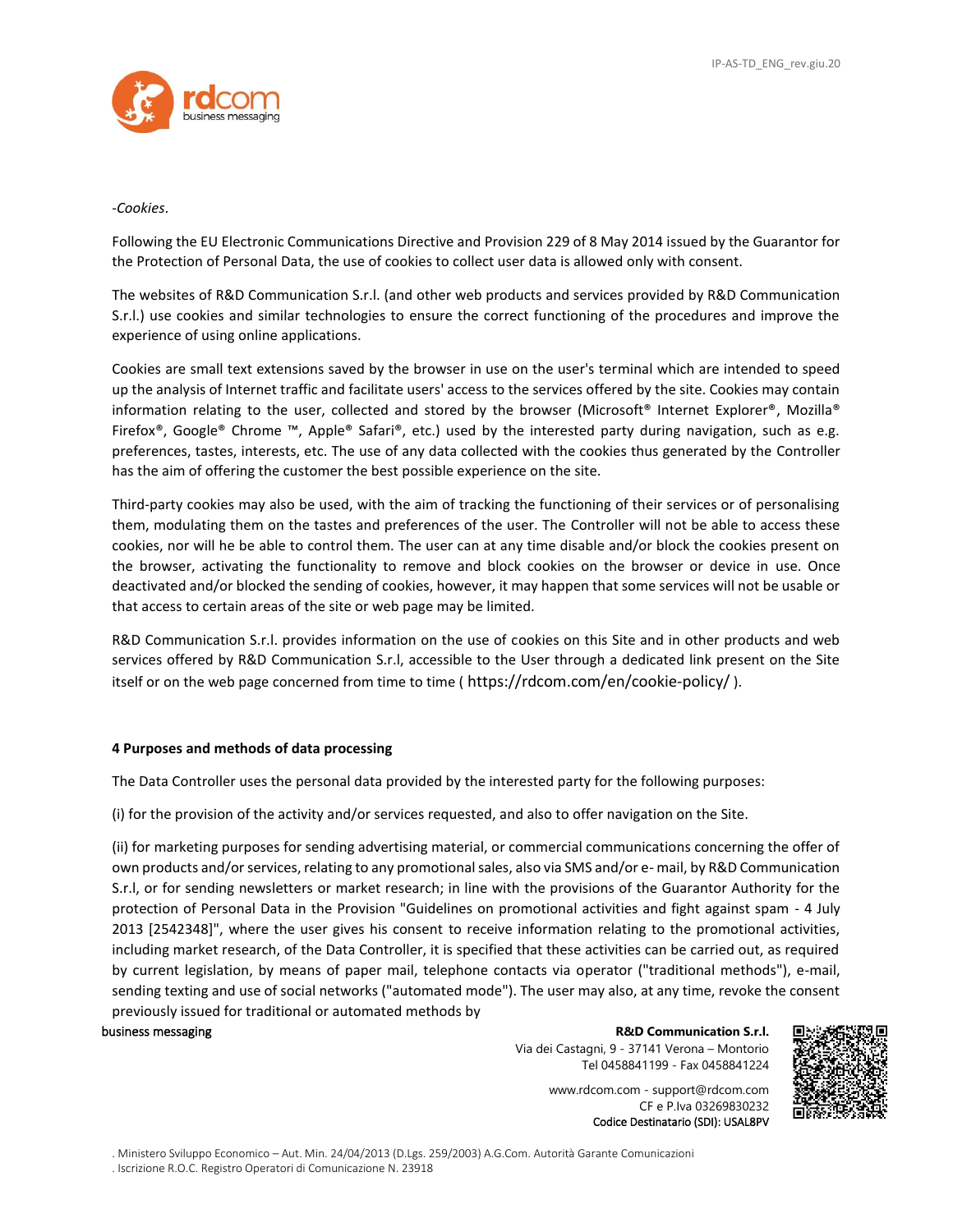

communicating it to the Data Controller without any formalities by writing to [privacy@rdcom.com](mailto:privacy@rdcom.com) . If, in any case, the user wishes to oppose the processing of their data for marketing purposes carried out in the manner indicated above, he can do so at any time by contacting the Data Controller at [privacy@rdcom.com](mailto:privacy@rdcom.com), without prejudice to the lawfulness of the processing based on consent given prior to revocation;

(iii) for marketing purposes for sending advertising material, or commercial communications concerning the offer of third party products and/or services, relating to any promotional sales, also via SMS and/or e- mail, by R&D Communication S.r.l, or for sending newsletters or market research; in line with the provisions of the Guarantor Authority for the protection of Personal Data in the Provision "Guidelines on promotional activities and fight against spam - 4 July 2013 [2542348]", where the user gives his consent to receive information relating to the promotional activities, including market research, of the Data Controller, it is specified that these activities can be carried out, as required by current legislation, by means of paper mail, telephone contacts via operator ("traditional methods"), email, sending SMS and use of social networks ("automated mode"). The user may also, at any time, revoke the consent previously issued for traditional or automated methods by communicating it to the Data Controller without any formalities by writing t[o privacy@rdcom.com](mailto:privacy@rdcom.com) . If, in any case, the user wishes to oppose the processing of their data for marketing purposes carried out in the manner indicated above, he/she can do so at any time by contacting the Data Controller at [privacy@rdcom.com](mailto:privacy@rdcom.com), without prejudice to the lawfulness of the processing based on consent given prior to revocation;

(iv) to create user profiles in order to improve the relevance of our advertising messages, both on our site and on other websites used by this site, as well as the use of other products and web services offered by R&D Communication S.r.l, using profiling cookies and similar technologies (see, in this regard, the specific information notice https://rdcom.com/en/cookie-policy/ )

(v) to fulfil any legal obligations or regulations, including EU ones, or satisfy requests from the authorities.

(vi) for statistical purposes, without it being possible to trace the identity of the user.

(vii) in order to carry out direct email marketing for products and services similar to those requested by the user unless there is an expressed refusal to receive such communications, which can be expressed when requesting services or on subsequent occasions by writing to [privacy@rdcom.com](mailto:privacy@rdcom.com);

(viii) for purposes of communication to third parties, the categories of which are identified below, only in connection with and for the purpose of providing the activity and / or services requested or to fulfill any legal obligations.

The data processing takes place in accordance with the provisions of Legislative Decree 196/2003 "Privacy Code" and Regulation (EU) 2016/679 "GDPR", according to principles of correctness and lawfulness and in order to guarantee their safety and confidentiality. Data processing is also carried out with the aid of IT and telematic tools, suitable for managing the data.

The data processing will be carried out both with manual, computerised or telematic or in any case automated tools, according to logic strictly related to the organisation and processing purposes indicated above and in any case in order to guarantee the security, integrity and confidentiality of the data, in compliance with the

### business messaging **R&D Communication S.r.l.**

Via dei Castagni, 9 - 37141 Verona – Montorio Tel 0458841199 - Fax 0458841224

> www.rdcom.com - support@rdcom.com CF e P.Iva 03269830232 Codice Destinatario (SDI): USAL8PV

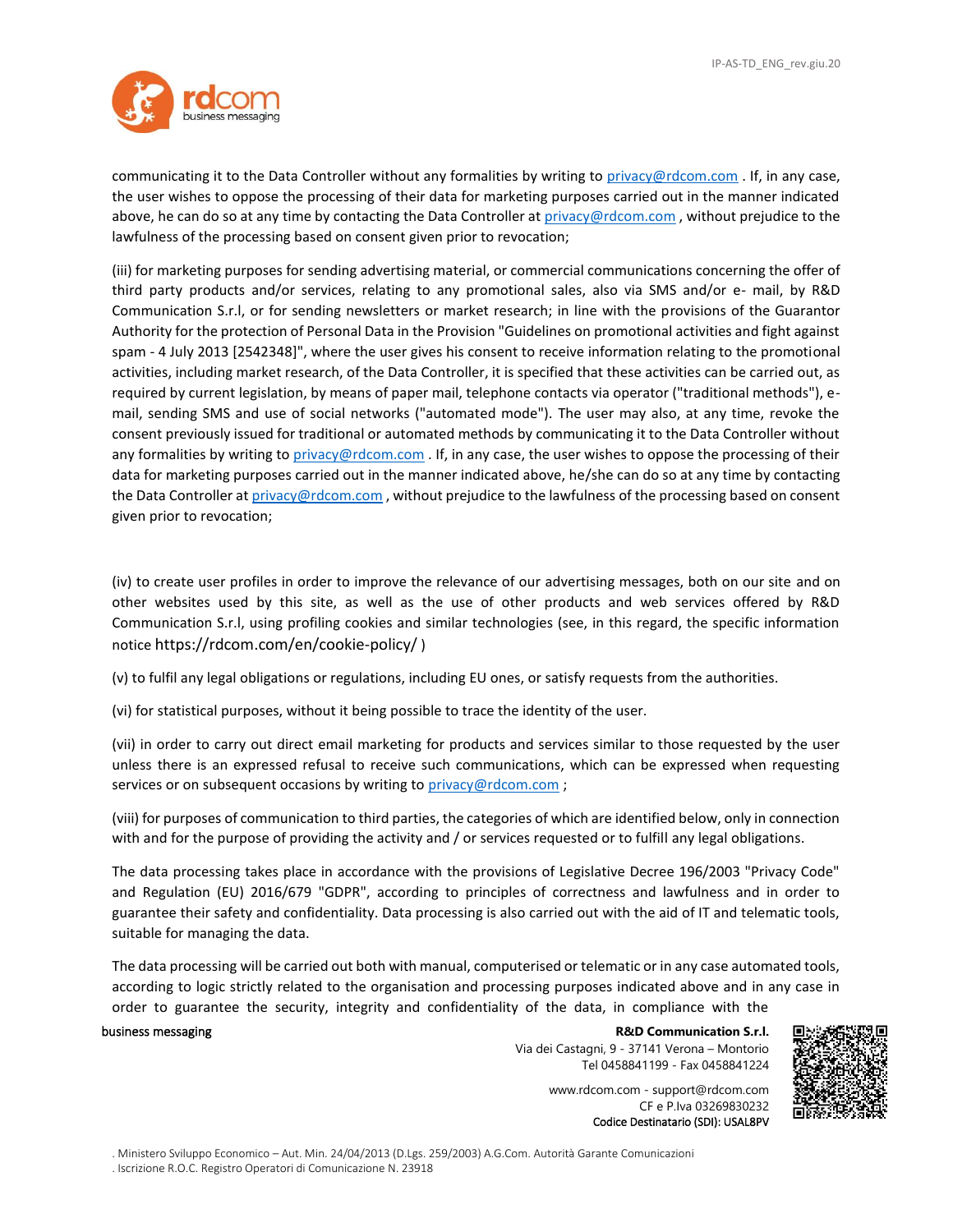

organisational, physical and logical measures provided for by current provisions, and in such a way as to guarantee in any case the protection and confidentiality of user data thus processed.

### **5. Mandatory or optional nature of the provision of data and consequences of any refusal**

The collection of personal data is carried out for the purpose of providing the services requested by the interested party, as well as for the obligations connected with legal or regulatory obligations.

The Data Controller processes personal data only with the expressed, free, and specific consent of the relevant individual.

The Data Controller informs the interested party from time to time of the mandatory or optional nature of the personal data provided, by marking the mandatory data with the asterisk symbol (\*). The interested party

expresses each individual consent from time to time, by means of ticks that can be individually placed in special checkboxes during navigation and data confirmation.

The provision of data marked as mandatory (\*) is necessary and indispensable for the provision of the activities and / or services requested and will allow the Data Controller to provide the data subject with maximum assistance during navigation and subsequently, if necessary.

Consequently, in case of refusal to the provision of their data by the interested party, R&D Communication S.r.l will be unable to provide the services requested by the interested party.

Summarising and specifying:

- The legal basis for the processing of Personal Data for the purposes referred to in point 4 (i) is art. 6, paragraph I, lett. b) of the Regulation ("[...] processing is necessary for the performance of a contract to which the data subject is party or in order to take steps at the request of the data subject prior to entering into a contract"), as the processing is necessary for the provision services or for the response of requests from the interested party. The provision of Personal Data for these purposes is optional but any failure to provide it would make it impossible to activate the requested services or to find some requests.

- The legal basis for the processing of Personal Data for the marketing purposes referred to in points 4 (ii) and (iii) is based on the release of consent pursuant to art. 6, paragraph I, lett. a) ("[...] the interested party has given consent to the processing of their personal data for one or more specific purposes"); the legal basis for the processing of Personal Data for the purposes referred to in point 4 (iv) is based on the release of consent pursuant to art. 6, paragraph I, lett. a) ("[...] the interested party has given consent to the processing of their personal data for one or more specific purposes"), which can be collected through specific check-boxes or the banner cookie, or on the legitimate interest of RdCom pursuant to art. 6, paragraph I, lett. f) ("[...] processing is necessary for the pursuit of the legitimate interest of the data controller"). The provision of Personal Data for these purposes is therefore entirely optional and does not affect the use of the services. If you wish to oppose to the processing of Personal Data for marketing and profiling purposes, you can do so at any time by writing to [privacy@rdcom.com](mailto:privacy@rdcom.com).

business messaging **R&D Communication S.r.l.** Via dei Castagni, 9 - 37141 Verona – Montorio Tel 0458841199 - Fax 0458841224

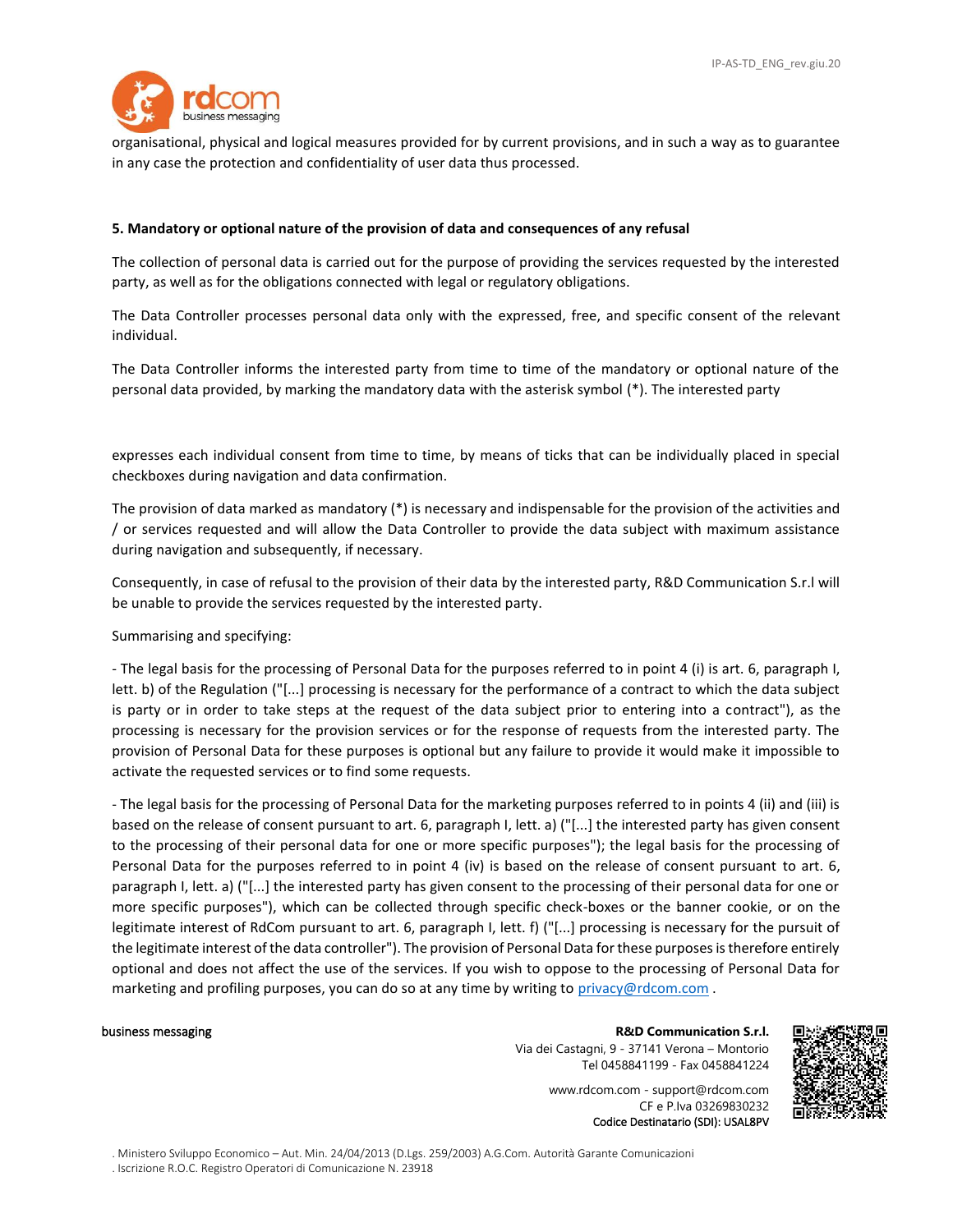

- The processing of Personal Data for the purposes referred to in point 4 (v) represents a legitimate processing of personal data pursuant to art. 6 paragraph I, lett. c) of the Regulation ("[...] processing is necessary for compliance with a legal obligation to which the controller is subject".).

- The processing carried out for the purposes referred to in point 4 (vi) is not performed on personal data and therefore can be freely carried out by RdCom.

- The processing of Personal Data for the purposes referred to in point 4 (vii) represents a legitimate process in accordance with the current applicable legislation on the protection of personal data, which does not require consent. The interested party may oppose to the processing of their Personal Data for this purpose both when requesting the products and services available on the Site and on the occasion of subsequent communications by the Controller by writing to [privacy@rdcom.com.](mailto:privacy@rdcom.com)

- The legal basis for the processing of Personal Data for the purposes referred to in point 4 (viii) is art. 6, paragraph I, lett. b) of the Regulation ("[...] processing is necessary for the performance of a contract to which the data subject is party or in order to take steps at the request of the data subject prior to entering into a contract"), as the processing is necessary for the provision of the services or for the response of requests from the interested party (in this case the provision is optional but failure to provide it would make it impossible to activate the services requested or to find some requests), or art. 6 paragraph I, lett. c) of the Regulation ("[...] processing is necessary for compliance with a legal obligation to which the controller is subject")..

### **6. Data relating to telematic traffic**

The Customer or the User who enters or in any other way processes the Data of third parties must guarantee, assuming all related responsibilities, that they have previously provided the information referred to in art. 13 of the Regulation and to have acquired the required Consent to Data Processing, pursuant to art. 7 of the GDPR.

The data concerning the recipient / user telephone numbers and the data concerning the communications made by the customers will never be used by RdCom for purposes other than those permitted or transferred to third parties.

Personal data relating to electronic traffic is normally stored by RdCom for a period not exceeding 60 days (SMS) or 180 days (E-MAIL), except for different storage times contractually agreed between the Parties and without prejudice, in any case, the need to comply with regulatory obligations that impose (longer traffic information) longer retention times.

### **7. Individuals to whom the data can be communicated and scope of diffusion**

Personal data (also in the form of photographs and / or video recordings) can be communicated to subjects external to R&D Communication S.r.l for the processing purposes described in the previous art. 4 (viii) belonging to the following categories:

business messaging **R&D Communication S.r.l.** Via dei Castagni, 9 - 37141 Verona – Montorio Tel 0458841199 - Fax 0458841224

> www.rdcom.com - support@rdcom.com CF e P.Iva 03269830232 Codice Destinatario (SDI): USAL8PV

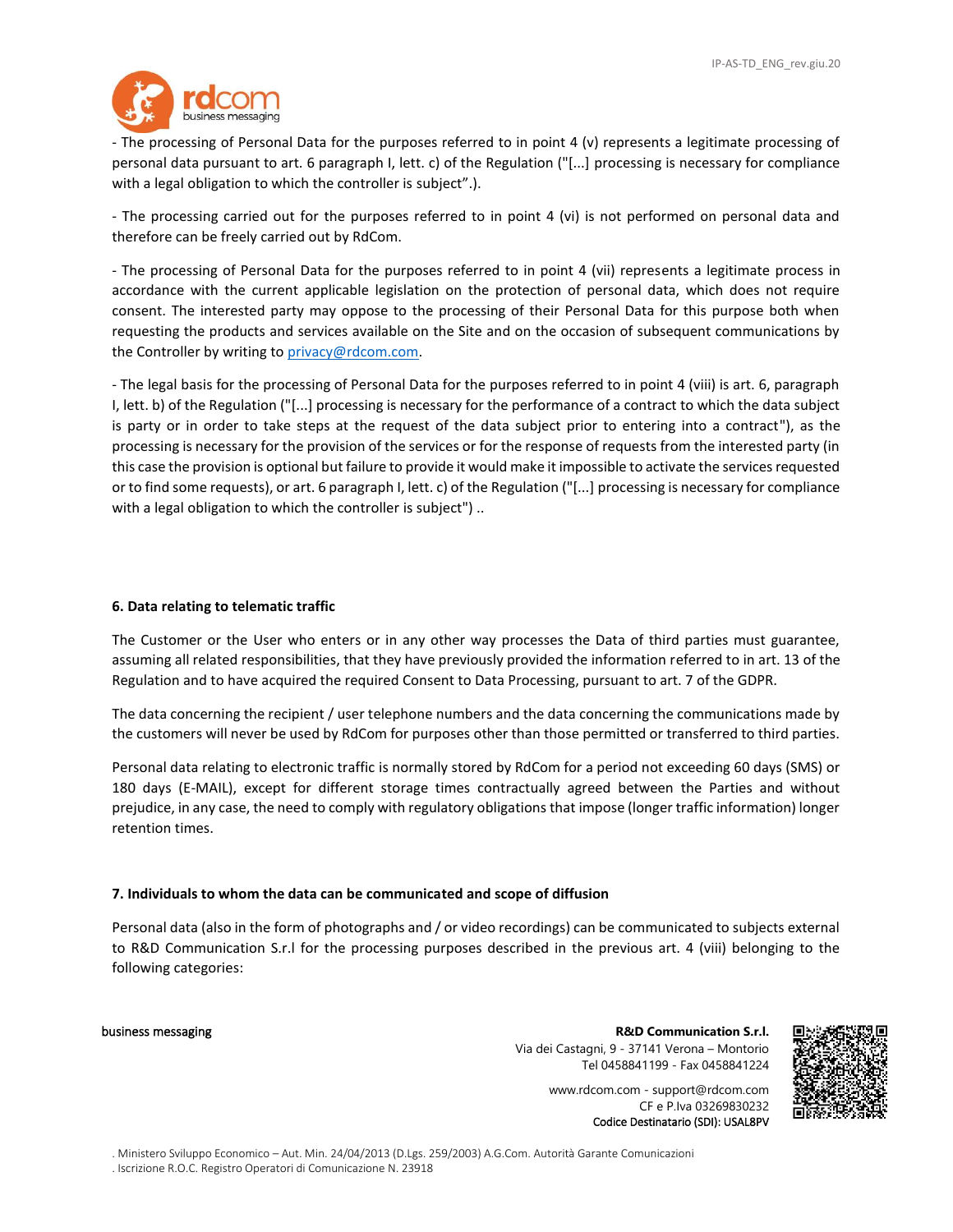

- people, companies, or professional firms that provide assistance and advice to the Data Controller at a technical level in the IT, systems and cloud matters relating to the provision of the Services.

- people, companies, or professional firms that provide assistance and advice to the owners in accounting, administrative, legal, tax, financial and debt collection matters relating to the provision of the Services.

- individuals, entities, or authorities to whom the communication of personal data of the interested party is mandatory pursuant to legal provisions or orders from the authorities.

### **8. Rights of the interested party**

The interested party has the right to exercise the rights referred to in articles 15 and following of the GDPR, including:

1) Obtain confirmation of the existence or not of personal data concerning him, as well as the logic and purposes on which the processing is based.

2) Obtain the cancellation, transformation into anonymous form or blocking of data processed in violation of the law.

3) Obtain the updating and correction of inaccurate data or, if interested, integration of incomplete data or limitation of the use of data.

4) Obtain certification that the operations referred to in points 2) and 3) have been brought to the attention of those to whom the data have been communicated or disseminated, except in the case where this fulfilment proves impossible or involves the use of means manifestly disproportionate to the protected right;

5) Oppose, as a whole or in part, for legitimate reasons, the processing of personal data concerning him, even if pertinent to the purpose of the collection.

6) Receive in a structured format, commonly used and readable by automatic devices, the personal data concerning him provided to a data controller and to transmit these data to another data controller, as well as to obtain the direct transmission of data from a data controller to the other, if technically feasible (data portability);

7) Withdraw the consent at any time without prejudice to the lawfulness of the processing based on the consent given before the revocation.

8) Propose a complaint to a supervisory authority.

For the exercise of their rights, the interested party can contact the Data Controller at the addresses indicated; requests must specifically be sent to the following address: [privacy@rdcom.com](mailto:privacy@rdcom.com) .

**9. Right of access**

business messaging **R&D Communication S.r.l.** Via dei Castagni, 9 - 37141 Verona – Montorio Tel 0458841199 - Fax 0458841224

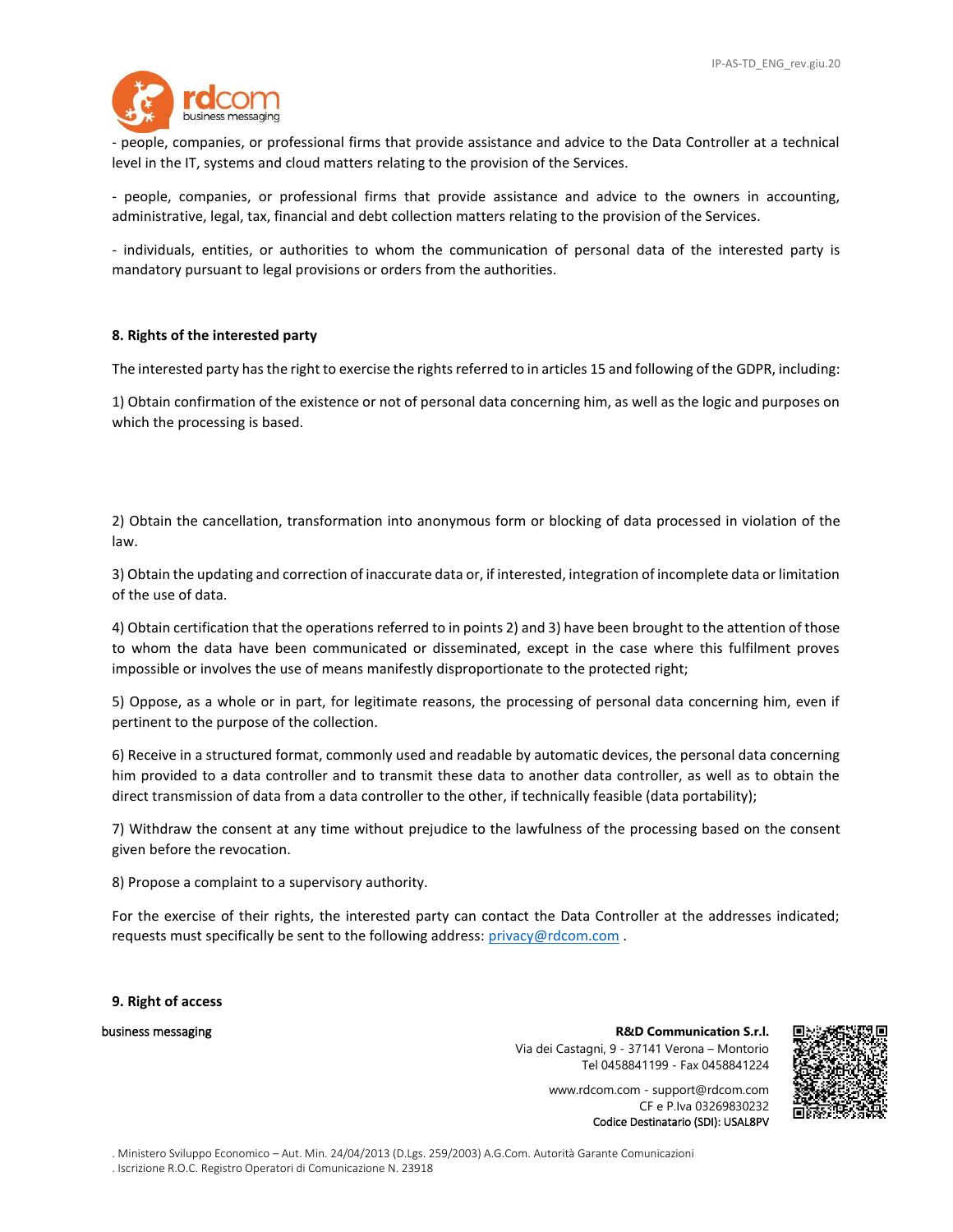

The interested party has the right to obtain confirmation from the Data Controller that personal data concerning him or her is being processed. The Data Controller provides a copy of the personal data being processed; in the event of further copies requested by the interested party, the data controller can charge a reasonable fee contribution based on administrative costs.

### **10. Communication to the interested party of a violation of personal data (data breach)**

When the violation of personal data is likely to present a high risk for the rights and freedoms of natural persons, the data controller communicates the violation to the interested party without undue delay (Article 34 GDPR). Communication is not required if the data controller has put in place adequate technical and organisational protective measures or if the communication would require disproportionate efforts.

### **11. Transfer of personal data**

The data collected is stored on the R&D Communication S.r.l servers; these servers are located within the European Union. In any case, it is understood that the Controller, if necessary, will have the right to move the servers even outside the EU. In this case, the Data Controller ensures as of now that the transfer of non-EU data will take place in accordance with the applicable legal provisions, subject to stipulation of the standard contractual clauses provided by the European Commission, or to territories subject to adequacy Decisions by the European Commission.

### **12. Retention of personal data**

Personal Data processed for the purposes referred to in section 3 (i) will be kept for the time strictly necessary to achieve those same purposes. In any case, since there is processing carried out for the supply of services, RdCom will process the Personal Data up to the time allowed by the Italian legislation to protect its interests (Art. 2946 of the Italian Civil Code and ss.).

Personal Data processed for the purposes referred to in section 3 (ii), 3 (iii) and 3 (iv) will be processed until the consent is revoked.

Personal Data processed for the purposes referred to in section 3 (v) will be kept until the time provided for by the specific obligation or applicable law.

Personal Data processed for the purposes referred to in section 3 (vii) will be processed until the exercise of opposition to this processing.

More information about the data retention period and the criteria used to determine this period can be requested by writing to the DPO at the following address: [dpo@rdcom.com](mailto:dpo@rdcom.com). The possibility for RdCom to keep Personal Data for the time provided for and allowed by Italian law to protect its interests is reserved in any case (art.2947 of the Italian Civil Code).

business messaging **R&D Communication S.r.l.** Via dei Castagni, 9 - 37141 Verona – Montorio Tel 0458841199 - Fax 0458841224

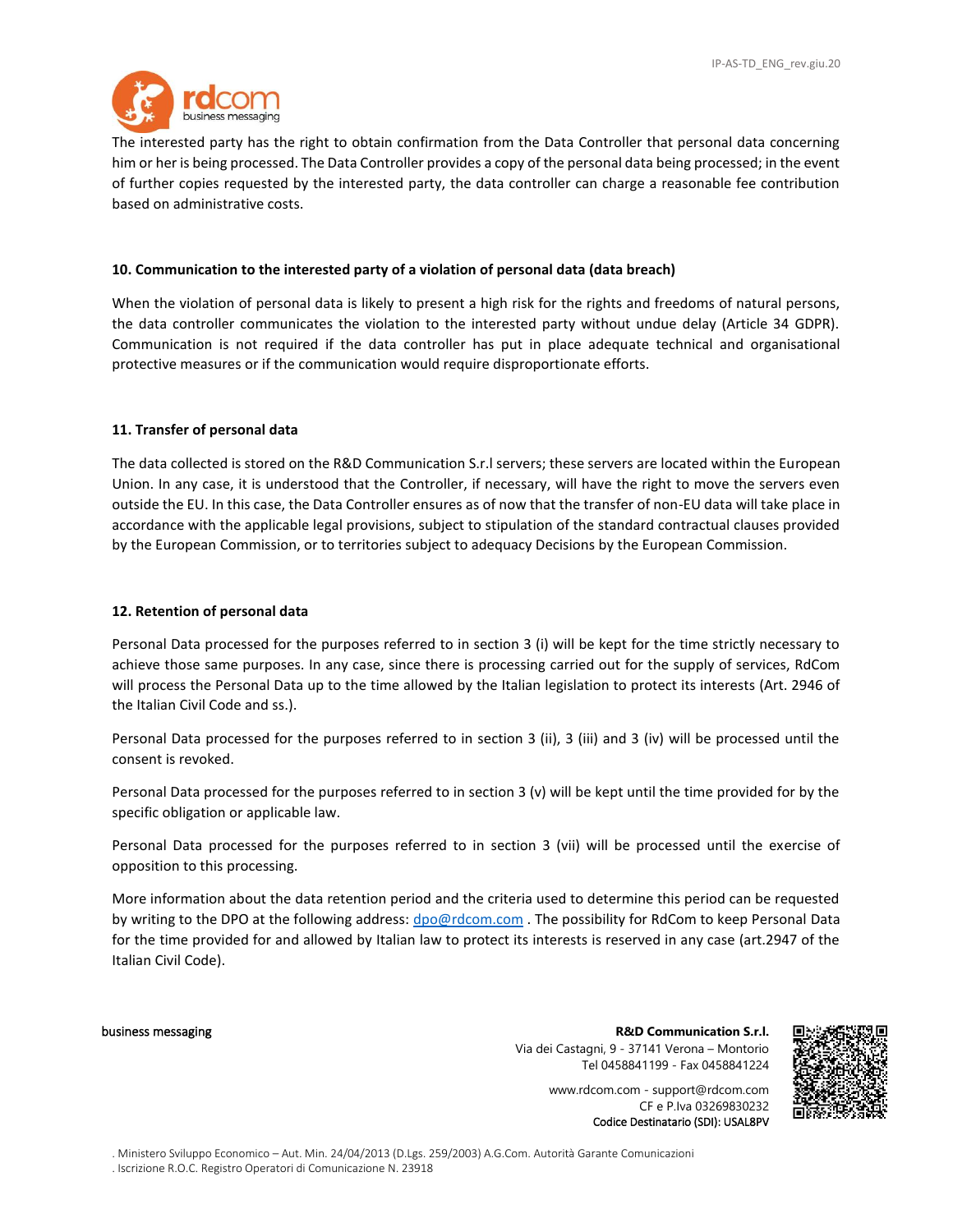

### **13. AntiSpam rules.**

Any commercial e-mail sent without the recipient's consent is spam.

The notion of "commercial e-mail" includes any e-mail message whose main purpose is to advertise and promote a product or service.

The email services offered by RdCom are intended for the sole and exclusive purpose of sending messages to recipients who have accepted and confirmed that they want to receive communications from the user.

This practice is called Permission-based Email Marketing.

The account could be immediately suspended or removed if the customer sends spam.

RdCom signals its commitment to promoting and adopting a policy to combat spam, right from the Customer's vetting process.

Each customer who uses the e-mail services offered by RdCom enters into a contract in which he undertakes to use them according to the terms allowed therein, in compliance with the relevant regulatory requirements. Each customer is required to upload their list of contacts in accordance with the law, verifying that they have acquired consent to the processing of data.

Any violation of anti-spam rules is specifically sanctioned:

- Account suspension for 1 week at the first abuse report.
- Account suspension for 2 weeks on the second abuse report.
- Permanent suspension of the account on the third abuse report.
- Immediate suspension of the account in case of abuse by spam trap.
- Penalty of € 1,000.00 for each blacklist in which IPs or domains are entered as a result of spamming.
- In the most serious cases, the report is sent to the competent authority.

In order not to run the risk of being blacklisted or being accused of spam, you must:

- Send e-mails only to contacts who have given their explicit and voluntary consent to receive communications.
- Do not purchase or rent lists of e-mail addresses from third parties.

• Do not add e-mail addresses to an existing contact database: e-mail addresses must always and only go through confirmation by issuing consent and preferably by double opt-in.

- Do not send messages to publicly available contact lists.
- Do not collect contacts and email addresses on the internet.

### business messaging **R&D Communication S.r.l.**

Via dei Castagni, 9 - 37141 Verona – Montorio Tel 0458841199 - Fax 0458841224

> www.rdcom.com - support@rdcom.com CF e P.Iva 03269830232 Codice Destinatario (SDI): USAL8PV